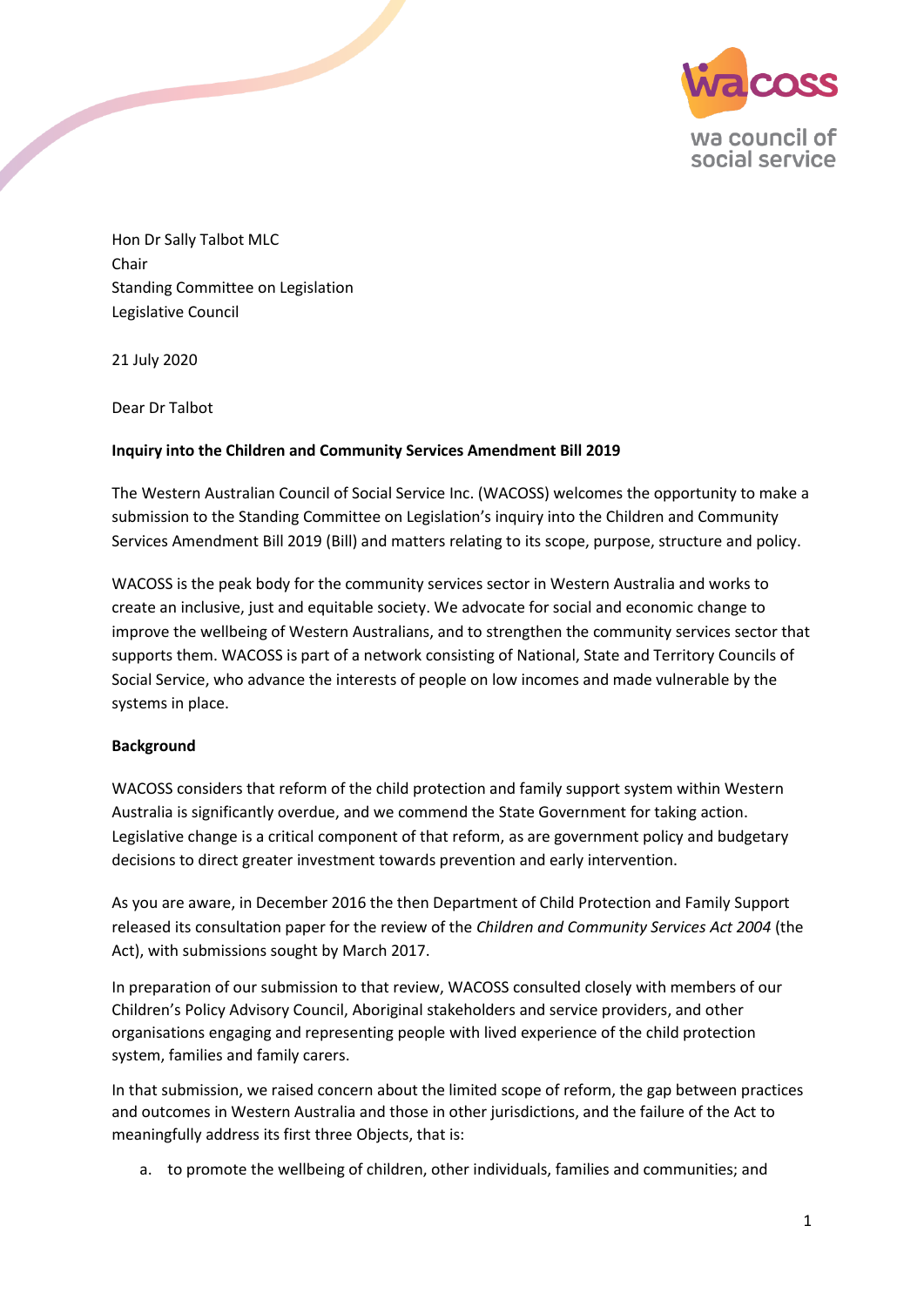- b. to acknowledge the primary role of parents, families and communities in safeguarding and promoting the wellbeing of children; and
- c. to encourage and support parents, families and communities in carrying out that role;

At that time, and now, the majority of services and resources within Western Australia were and remain focused on the fourth Object, namely:

d. to provide for the protection and care of children in circumstances where their parents have not given, or are unlikely or unable to give, that protection and care;

Sufficient effort and resources have not been dedicated towards early intervention services that are able to encourage and support families in the care for their children. Spending on prevention and early intervention has reduced as the cost of tertiary services has grown, which inevitably means that the numbers of children in care will continue to rise.

This is particularly true of services for Aboriginal children and families, where Western Australia continues to have by far the worst outcomes for First Nations children in the world. Aboriginal children in WA are eighteen times more likely to be removed from their families by the state – double the national over-representation rate of nine times, which remains by far the highest national rate of removal.

It is crucial that we all work to ensure that children and young people are safe and secure within our community, and given the encouragement and support they need to thrive. We must take a rightsbased approach that supports children in care, that respects them and guarantees their growth and development.

# **Child Safety**

**.** 

The Bill contains a number of important provisions relating to child safety. In particular, WACOSS welcomes the part implementation of recommendation 7.3 and the full implementation of recommendation 7.4 of the Final Report of the Royal Commission into Institutional Responses to Child Sexual Abuse.

These provisions amend s124B of the Act, to add minister of religion to the classes of person who have a duty to make a report to the Department of Communities if they form a reasonable belief that a child has been or is being sexually abused. They also ensure that ministers of religion are not exempted from making those reports when they form a belief on the basis of information disclosed during religious confession, of where disclosure of the minister's belief or information on which the belief is based is otherwise contrary to the tenets of the minister's faith or religion.

The findings of the Royal Commission make readily apparent why these provisions are necessary, with the cultures of many of the religious institutions examined in their case studies "often based in traditions and practices that acted as institution-wide barriers to reporting child sexual abuse to an external authority".<sup>1</sup> These provisions make clear what the requirements are for ministers of religion in those circumstances, while also removing those institutional barriers that would otherwise prevent them from reporting child sexual abuse.

<sup>1</sup> [Royal Commission into Institutional Responses to Child Sexual Abuse \(2017\) 'Improving institutional](https://www.childabuseroyalcommission.gov.au/sites/default/files/final_report_-_volume_7_improving_institutional_responding_and_reporting.pdf)  [responding and reporting',](https://www.childabuseroyalcommission.gov.au/sites/default/files/final_report_-_volume_7_improving_institutional_responding_and_reporting.pdf) *Final Report,* Vol 7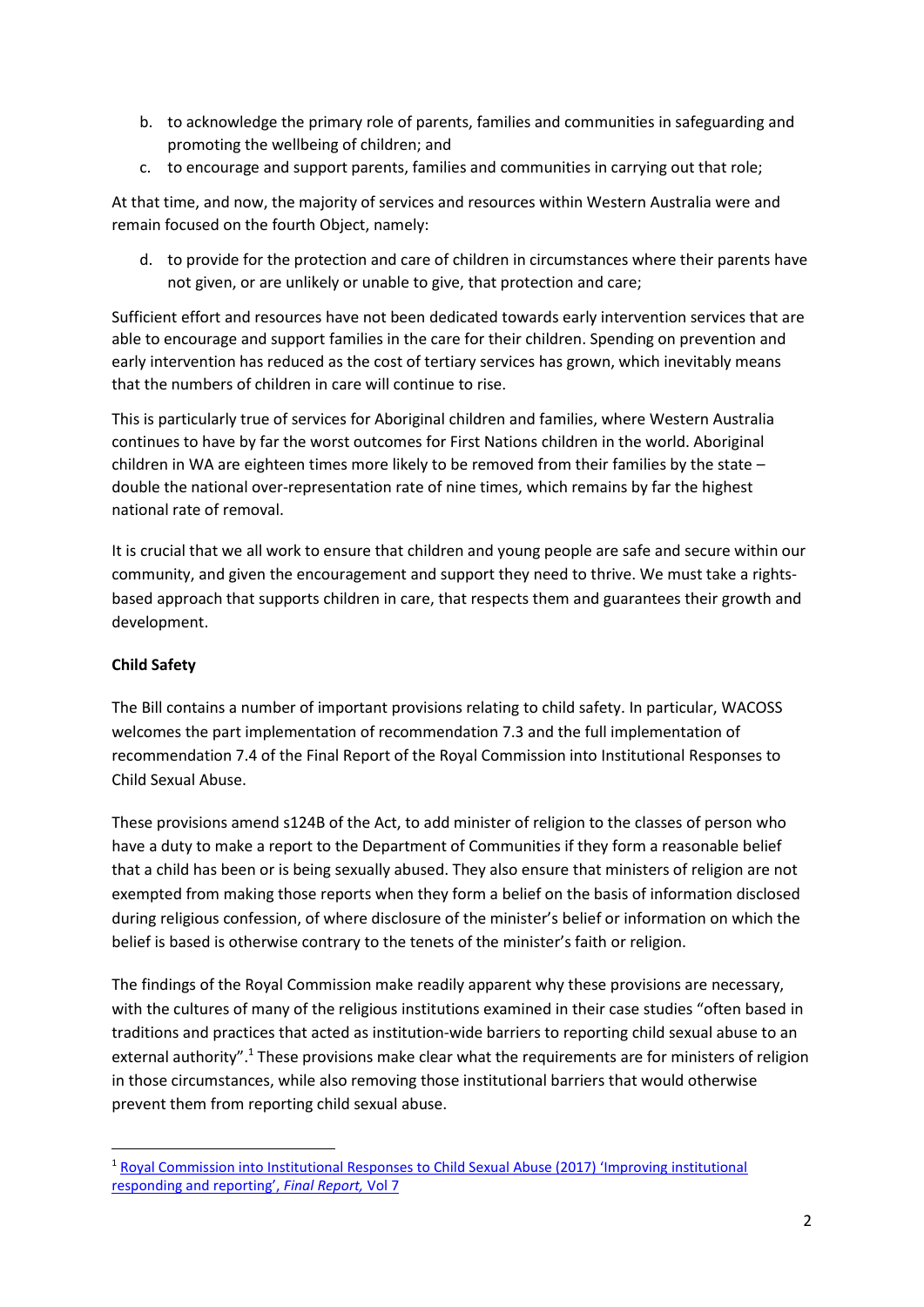The remaining groups in recommendation 7.3 that the Royal Commission stated should be included as mandatory reporters are:

- Out-of-home care workers (excluding foster and kinship/relative carers);
- Youth justice workers;
- Early childhood workers; and
- Registered psychologists and school counsellors.

We note Minister McGurk's statement in the Second Reading Speech that consultation regarding the additional groups will occur in 2020, which we trust will lead to their inclusion as mandatory reporters as soon as is possible.

## **Principles in sections 9 and 10**

WACOSS strongly welcomes the introduction of the two new principles to section 9 of the Act. These are:

- The principle that every child should be treated as a valued member of society in a manner that respects the child's dignity and privacy; and
- A principle that, as far as practicable, the services of interpreters or other appropriate persons are to be made available to assist people who: have difficulty understanding or communicating in English; or those whose disability prevents or restricts their understanding of, or participation in, a decision-making or other process or the person's expression of wishes or views.

These new principles, in conjunction with the amendments to other principles in that section and to the strengthening of the principle of child participation in section 10, embed respect for children as members of our society and as decision-makers about their lives into the legislation. This is a crucial step forward for legislation in WA, in respecting and demonstrating a commitment to the rights of the child.

## **Cooperation and assistance**

WACOSS also welcomes the amendments in Clause 14 to section 22 of the Act. These provisions work to ensure that children who are or have been in the CEO's care and who qualify for assistance are provided with the government services they need until they turn 25.

Young people leaving care can face significant challenges if not provided with the necessary support. These amendments should provide an improved framework through which young people can be supported as they transition out of care and commence their journey into adulthood.

## **Aboriginal Family-Led Decision Making**

WACOSS appreciates the State Government's intent with this Bill to better ensure Aboriginal children are able to develop and maintain connection with culture and country, and to live within or close to their community. To support this, the Bill requires close consultation with an Aboriginal representative organisation approved by the CEO, before making a placement for an Aboriginal child.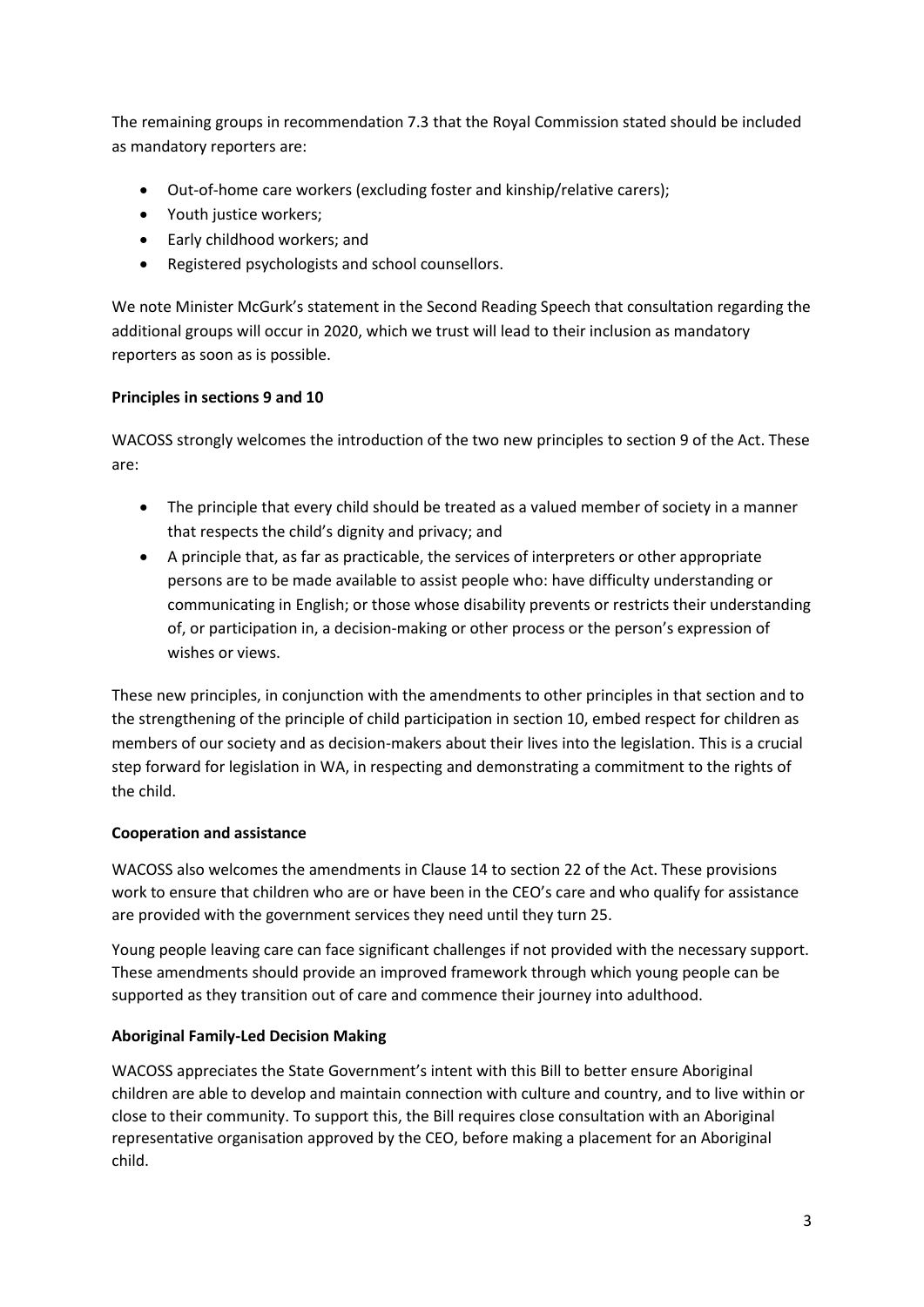While these new provisions represent an improvement of sorts on the existing provisions, WACOSS does not consider them to correspond to best practice in other jurisdictions, or the expectations of Aboriginal families and communities to have a greater role in keeping their children safe in community.

In order to do that, Aboriginal family-led decision making must be embedded into the legislation. Examples of what this would look like can be readily found in the corresponding Acts in other Australian jurisdictions. Victoria and Queensland, in particular, contain relevant provisions that could be adapted for a Western Australian context.

Section 12(1)(b) of the Victorian *Child, Youth and Families Act 2005* states:

a decision in relation to the placement of an Aboriginal child or other significant decision in relation to an Aboriginal child, should involve a meeting convened by an Aboriginal convener who has been approved by an Aboriginal agency or by an Aboriginal organisation approved by the Secretary and, wherever possible, attended by—

- i. the child; and
- ii. the child's parent; and
- iii. members of the extended family of the child; and
- iv. other appropriate members of the Aboriginal community as determined by the child's parent<sup>2</sup>

Section 6AA of the Queensland *Child Protection Act 1999*, includes the following subsections which state:

(2) When making a significant decision about an Aboriginal or Torres Strait Islander child, a relevant authority must— (a) have regard to the child placement principles in relation to the child; and (b) in consultation with the child and the child's family, arrange for an independent Aboriginal or Torres Strait Islander entity for the child to facilitate the participation of the child and the child's family in the decision-making process

## and

**.** 

(5) As far as reasonably practicable, a relevant authority must, in performing a function under this Act involving an Aboriginal or Torres Strait Islander person (whether a child or not), perform the function— (a) in a way that allows the full participation of the person and the person's family group; and (b) in a place that is appropriate to Aboriginal tradition or Island custom.<sup>3</sup>

These clauses ensure the involvement of Aboriginal families in the decision-making process. It is of significant concern that section 81 of the amended Act before the WA Parliament will not require consultation with more than *one* family member. This does not meet the standard set by the examples from other jurisdictions. It also does not reflect the decisions arrived at as part of the

<sup>2</sup> *Child, Youth and Families Act 2005* (Vic)

<sup>3</sup> *Child Protection Act 1999* (Qld)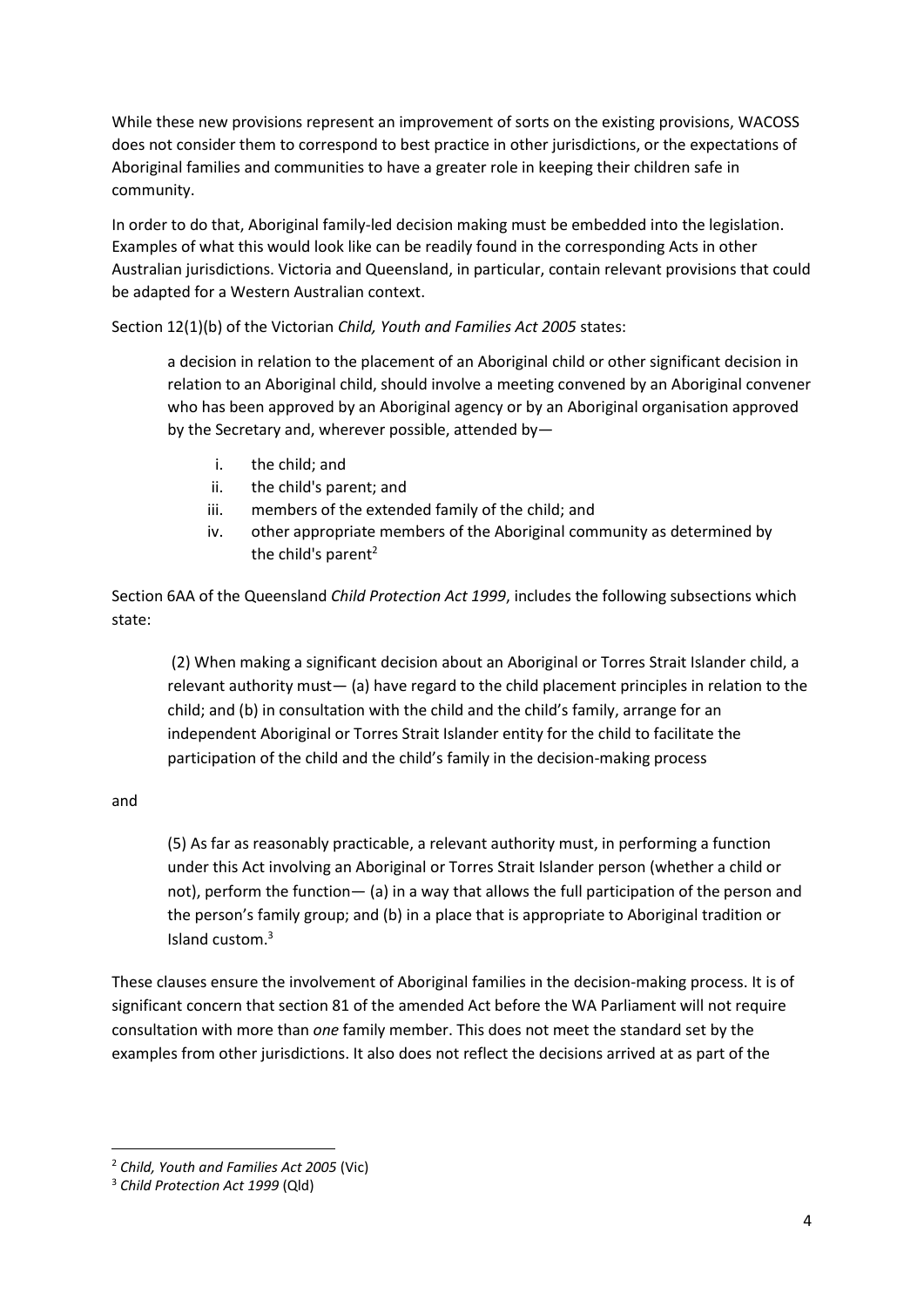review discussions, as outlined in the *Statutory review of the Children and Community Services Act 2004*. 4 It states that,

Consultation with family should become a separate requirement under section 81. This reflects current practice and majority feedback, particularly from community consultations. Linking the meaning of family to the definition of relative in section 3 of the Act will also provide for consultation with a broad range of people within an Aboriginal child's extended family and kinship network.

WACOSS also does not support the insertion of new subsection 14(3), which states that the principle of community participation does not apply to a decision for an Aboriginal or Torres Strait Islander child about a placement arrangement or cultural support plan. This subsection was not proposed by the Statutory Review and we do not consider the Explanatory Memorandum for the Bill to provide sufficient reason as to why the principle of community participation should not apply to placement arrangements.

Further, WACOSS considers that the amendment of section 14 should more closely reflect the wording as provided in Recommendation 14 of the Statutory Review. The Review states that,

Section 14 should be amended to provide that in performing a function under the Act, a person, court or tribunal must observe the principle that an Aboriginal child's family, community or representative organisation is entitled to should be given opportunities and, where appropriate, assistance to participate in decision-making processes under the Act that are likely to have a significant impact on the life of a child. In observing this principle the views of the child and the child's parent or parents must be considered.

This rightly shifts the phrase "where appropriate" from before "opportunities" to after it and before "assistance." This shift serves to strengthen the provision and to better support the principle of community participation.

# **Further reform**

Future reforms to the child protection and family support system must include having access to an independent advocate, as recommended by the *Royal Commission into Institutional Responses to Child Sexual Abuse*. Our child protection system needs to be monitored by a single independent oversight body that ensures the safety of children and young people, gives them a voice, hears their grievances, and advocates on their behalf by providing a child and youth focused complaints handling process.

Another issue that needs to be the focus of future reform is extending the age of young people leaving the care system from 18 to 21 years. Research suggests the leaving care transition needs to be flexible, gradual and well planned. This includes individual transition planning based on the young

**<sup>.</sup>** <sup>4</sup> Department of Communities (2017) *[Statutory Review of the Children and Community Services Act 2004](https://www.dcp.wa.gov.au/ccsactreview/Documents/Statutory%20Review%20of%20the%20Children%20and%20Community%20Services%20Act%202004.pdf)*